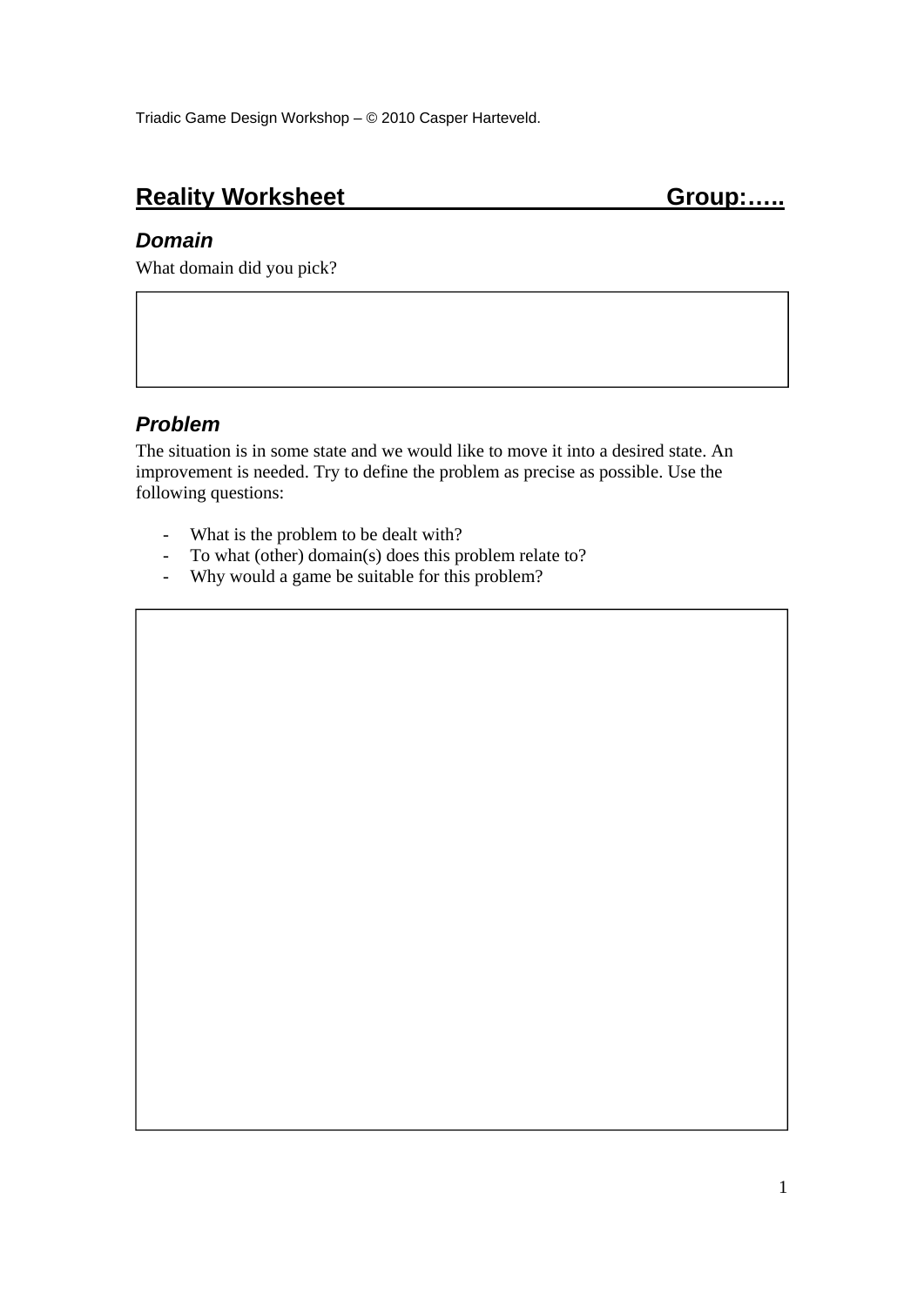Triadic Game Design Workshop – © 2010 Casper Harteveld.

#### *Factors*

Factors are "objects," people, organizations, artifacts, or phenomena, that play a role in the problem. A distinction should be made between *critical factors* and *environmental factors*. The critical factors are the most important factors, at least for the problem at hand and how it is defined. Environmental factors are those other factors, the ones that do influence the problem, but who are certainly not the focal point.

- Who or what is involved with the problem?
- What are the critical and what are the environmental factors?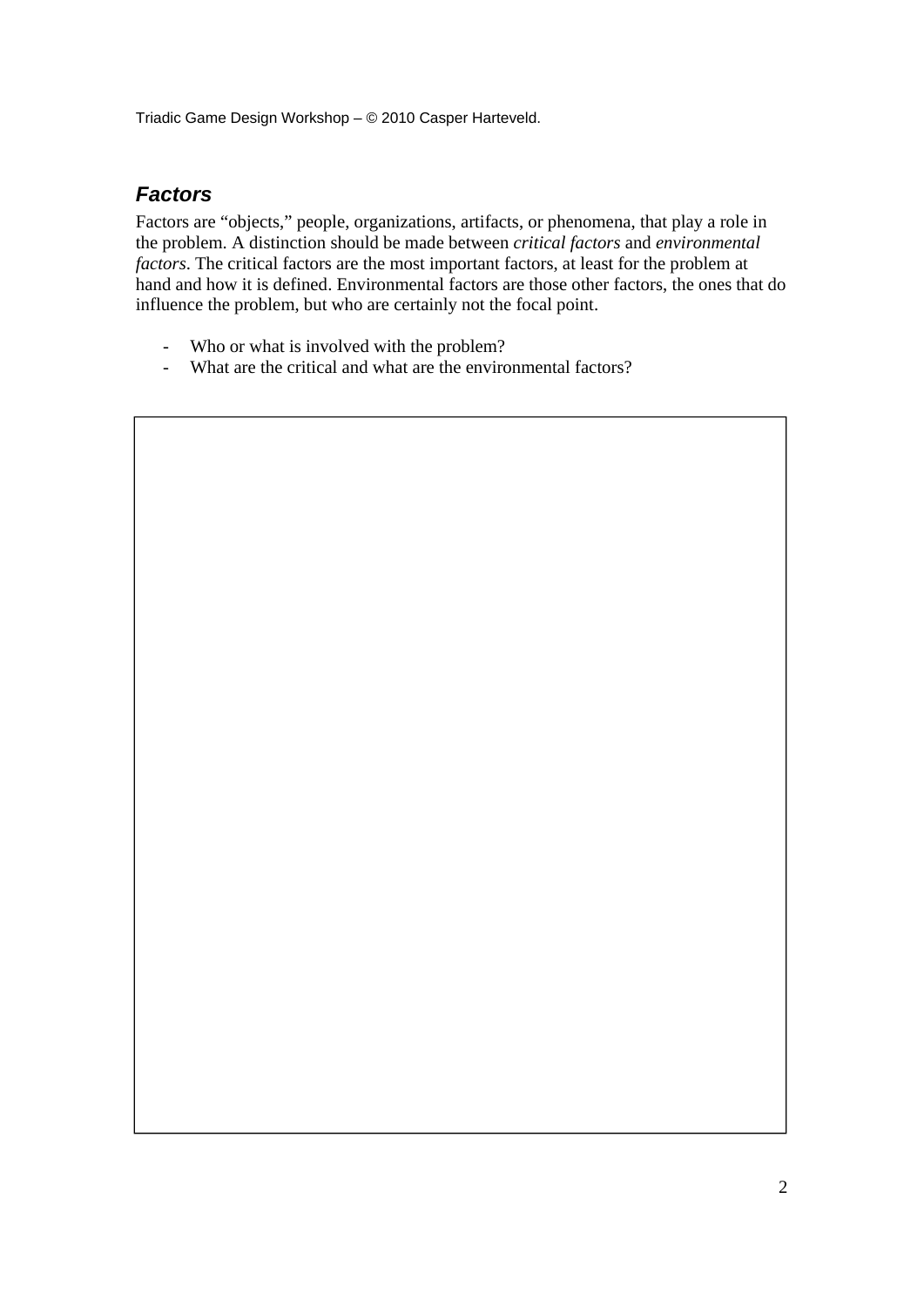Triadic Game Design Workshop – © 2010 Casper Harteveld.

## *Relationships*

Factors are not isolated objects. They relate in certain ways to each other. In what way is what needs to be considered when "drawing relationships." Some factors are simply an input of the model that influence the factors inside the "imaginary box" – a box drawn around the critical and other relevant factors – and others concern an output. The latter is what the model produces. Try to draw a diagram to make the relationships clear.

- How do the factors relate to each other?
- What concerns an input, what is included in the "imaginary box," and what are the outputs?